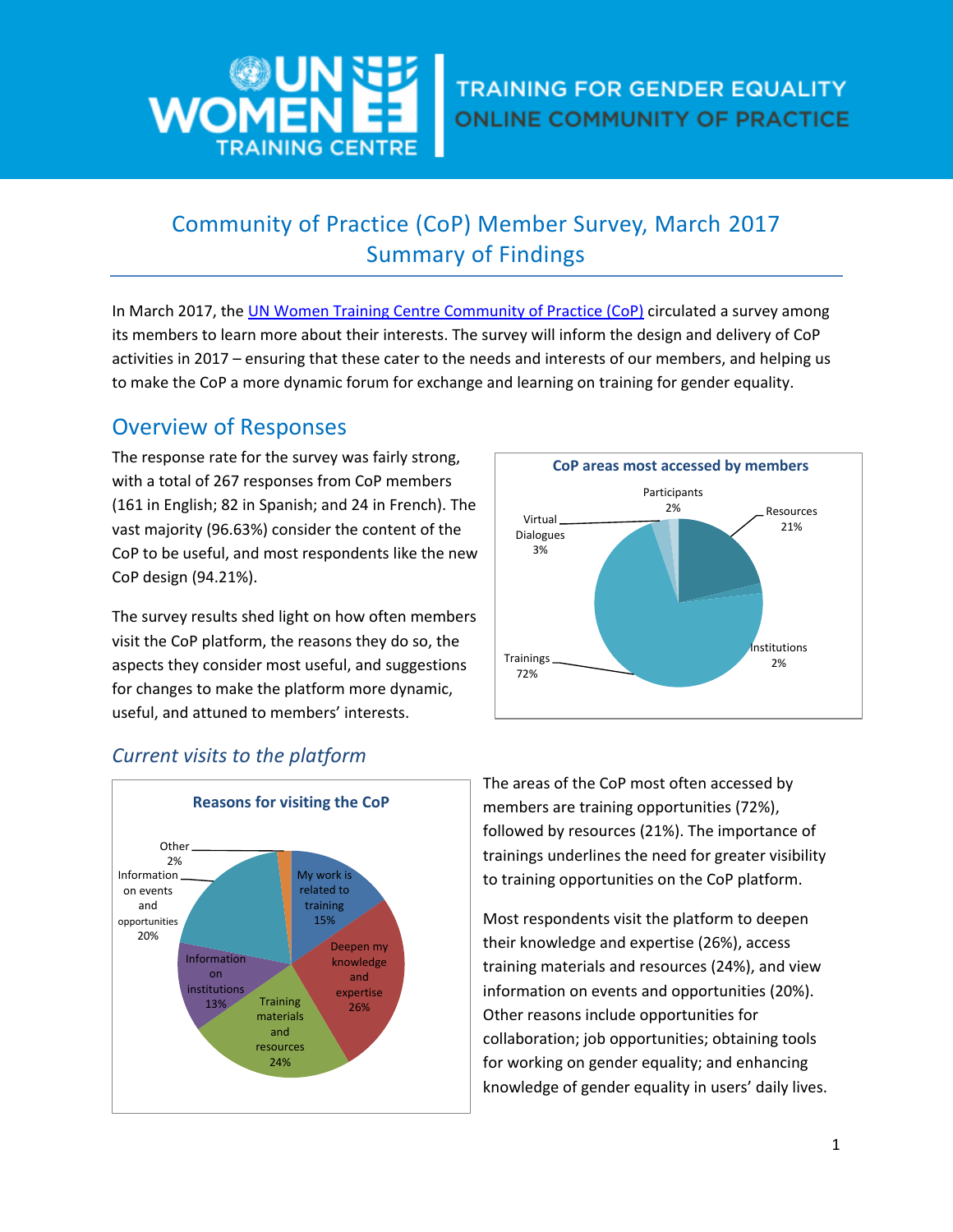### *Useful aspects of the CoP*

In general, respondents praised the platform as a useful site for interaction, the exchange of knowledge on training for gender equality, particularly between organisations and individuals from different countries and contexts. Responses highlighted the utility of the CoP as a "one stop site" by which they can access a wide range of up-to-date, reputable information – including useful training resources – news, and training opportunities –particularly free online courses.

#### *Virtual Dialogues*

Respondents specifically highlighted the usefulness of the Virtual Dialogues with the majority identifying them as "highly useful". However, a high proportion of respondents (24%) replied "Not Applicable" to the



question on the Virtual Dialogues. This suggests that a substantial number of CoP members are not engaged in the Virtual Dialogues, despite the fact that these are considered significantly useful overall.



### Demographic characteristics of respondents

Women comprised the majority of survey respondents (76%). Nonetheless, a significant proportion of men (23%) also responded to the survey, particularly to the Frenchlanguage survey (41.67%), and to a slightly lesser extent to the English survey (27.5%). Men comprised only 7.59% of Spanish-speaking survey respondents. In terms of their age, the majority of respondents are between 26 and 45 (66.45%), suggesting that CoP members are generally working professionals.

With respect to their geographic

location, the bulk of respondents are based in Latin America and the Caribbean (32.55%), followed by Africa (27.45%) and Europe and Central Asia (22.35%). The majority of French speakers among the respondents are in Africa (78.26%), as are a significant proportion of English speakers (33.9%). Most Spanish-speakers are in Latin America and the Caribbean (81.01%) followed by Europe (17.72%).

Most respondents are affiliated with international organisations (46.37%). Analysis comparing responses to the English, Spanish and French surveys reveals that the bulk of English-speaking respondents work for international organisations (56.69%), including UN agencies, as do French-speaking respondents (41.67%). In both cases, a significant proportion also works with/for NGOs – 15.29% in the case of